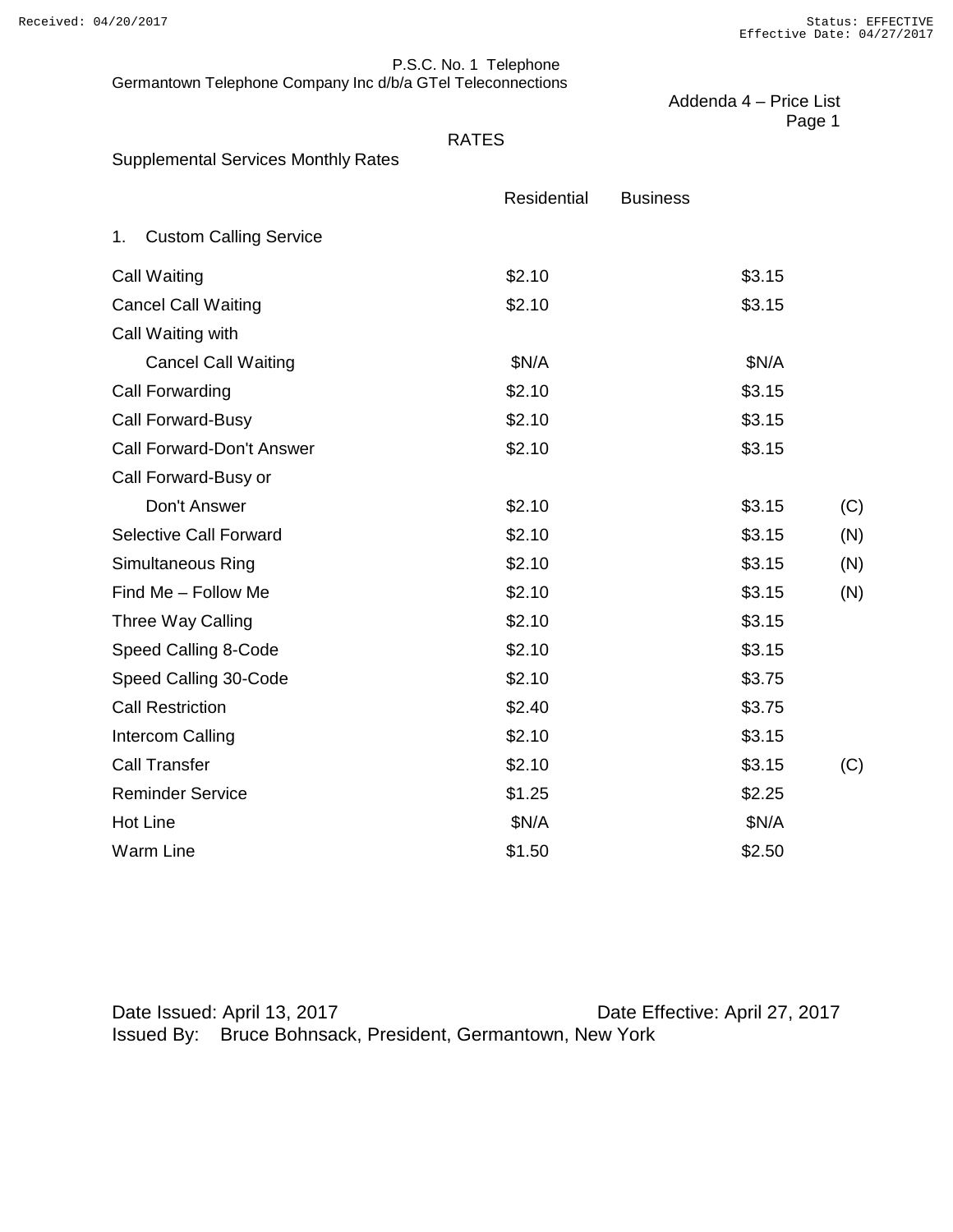# P.S.C. No. 1 - Telephone

Germantown Telephone Company Inc d/b/a GTel Teleconnections

Addenda 4– Price List

Page 2

| <b>Supplemental Services Monthly Rates</b>                                                    | <b>RATES</b>            |                         |     |
|-----------------------------------------------------------------------------------------------|-------------------------|-------------------------|-----|
|                                                                                               | Residential             | <b>Business</b>         |     |
| 2.<br>Custom Calling Service (cont'd)                                                         |                         |                         |     |
| <b>Last Number Redial</b>                                                                     | \$N/A                   | \$N/A                   | (D) |
| Hold                                                                                          | \$1.50                  | \$2.50                  |     |
| <b>Distinctive Ringing</b>                                                                    | \$3.75                  | \$5.85                  |     |
| <b>Usage Sensitive Call</b><br>Forwarding (per call set-up)                                   | \$N/A                   | \$N/A                   |     |
| <b>Call Forwarding Override</b>                                                               | \$N/A                   | \$N/A                   |     |
| Call Forwarding<br>Remote Reprogramming                                                       | \$2.10                  | \$3.15                  | (C) |
| <b>Toll Call Forwarding</b>                                                                   | \$N/A                   | \$N/A                   |     |
| <b>Ring Again</b>                                                                             | \$N/A                   | \$N/A                   |     |
| <b>Ring Again Denied</b>                                                                      | \$N/A                   | \$N/A                   |     |
| Voice & Data Protection                                                                       | \$N/A                   | \$N/A                   |     |
| Do Not Disturb                                                                                | \$1.95                  | \$3.15                  |     |
| <b>Wake-Up Service</b>                                                                        | \$1.95                  | \$2.50                  |     |
| Intercom w/ Transfer                                                                          | \$N/A                   | \$N/A                   |     |
| Call Pick-up                                                                                  | \$N/A                   | \$N/A                   |     |
| <b>Two Feature Discount</b><br><b>Three Feature Discount</b><br>Four or More Feature Discount | \$N/A<br>\$N/A<br>\$N/A | \$N/A<br>\$N/A<br>\$N/A |     |

Date Issued: April 13, 2017 **Date Effective: April 27, 2017** Issued By: Bruce Bohnsack, President, Germantown, New York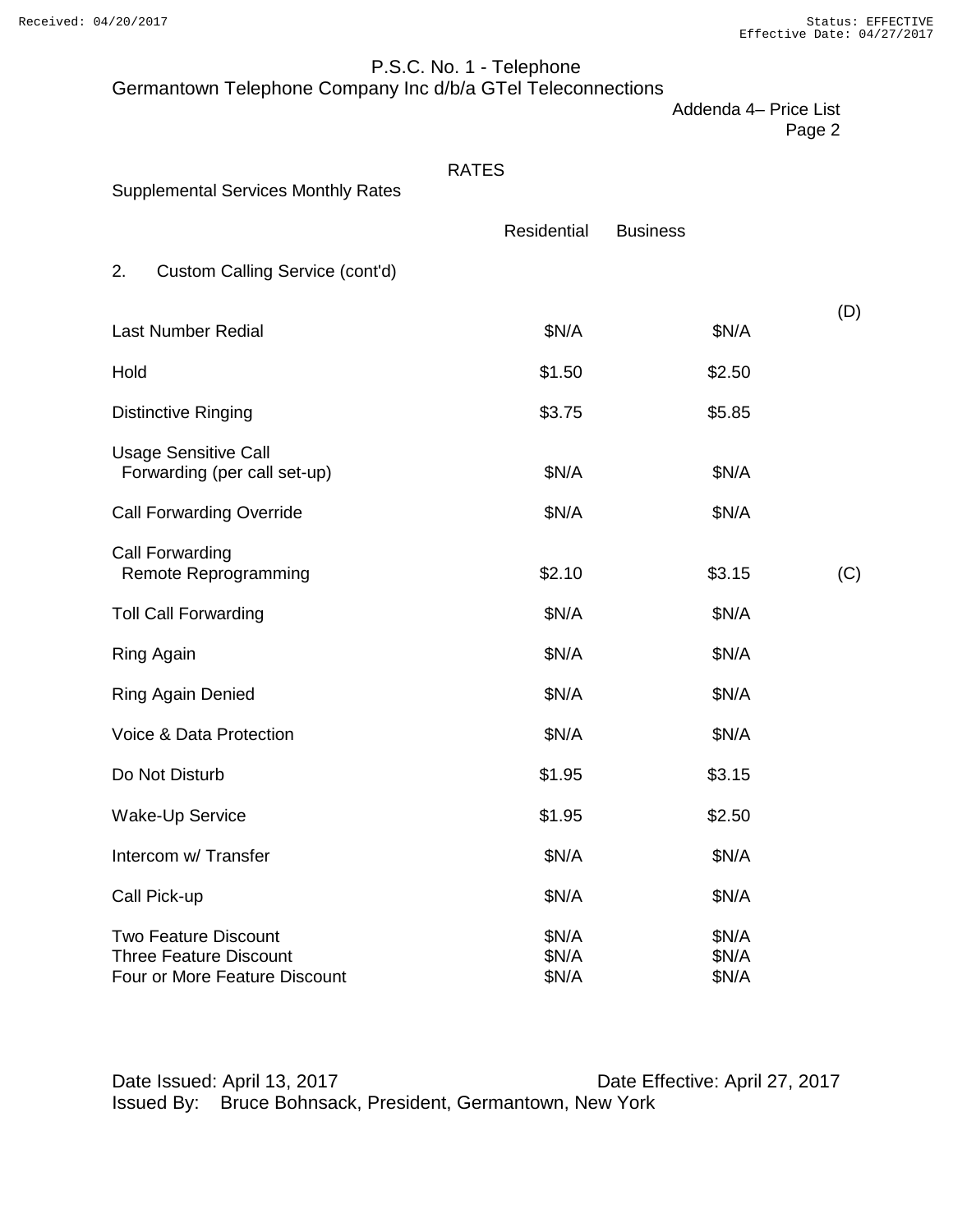# P.S.C. No. 1 Telephone Germantown Telephone Company Inc d/b/a GTel Teleconnections

Addenda 4– Price List Page 3

## RATES

|                                                                                            | <b>Supplemental Services Monthly Rates</b>                  |                    |                 |
|--------------------------------------------------------------------------------------------|-------------------------------------------------------------|--------------------|-----------------|
|                                                                                            |                                                             | <b>Residential</b> | <b>Business</b> |
| 4.                                                                                         | <b>Remote Call Forwarding</b>                               | \$N/A              | \$N/A           |
| 5.                                                                                         | <b>Multiline Hunt Service</b>                               | \$2.70             | \$4.20          |
| 6.                                                                                         | <b>Extended Number</b><br><b>Referral Service</b>           | \$N/A              | \$N/A           |
| 7.                                                                                         | <b>Busy Verification and</b><br><b>Interruption Service</b> | \$N/A              | \$N/A           |
| 8.                                                                                         | <b>Data Security Service</b>                                | \$N/A              | \$N/A           |
| 9.<br><b>Directory Assistance</b><br><b>Directory Assistance</b><br><b>Call Completion</b> | \$1.50                                                      | \$1.50             |                 |
|                                                                                            |                                                             | \$N/A              | \$N/A           |
| 10.                                                                                        | <b>Critical Facilities</b><br><b>Administration Charge</b>  |                    |                 |
|                                                                                            | <b>First Hour</b>                                           | \$136.04           | \$136.04        |
|                                                                                            | Each Additional 1/2 hour                                    | \$68.02            | \$68.02         |

*Issued in Compliance with the Commission Order in Case No. 15-C-0628, released March 17, 2016.*

Date Issued: April 1, 2016 **Date Effective: May 1, 2016** Issued By: Bruce Bohnsack, President, Germantown, New York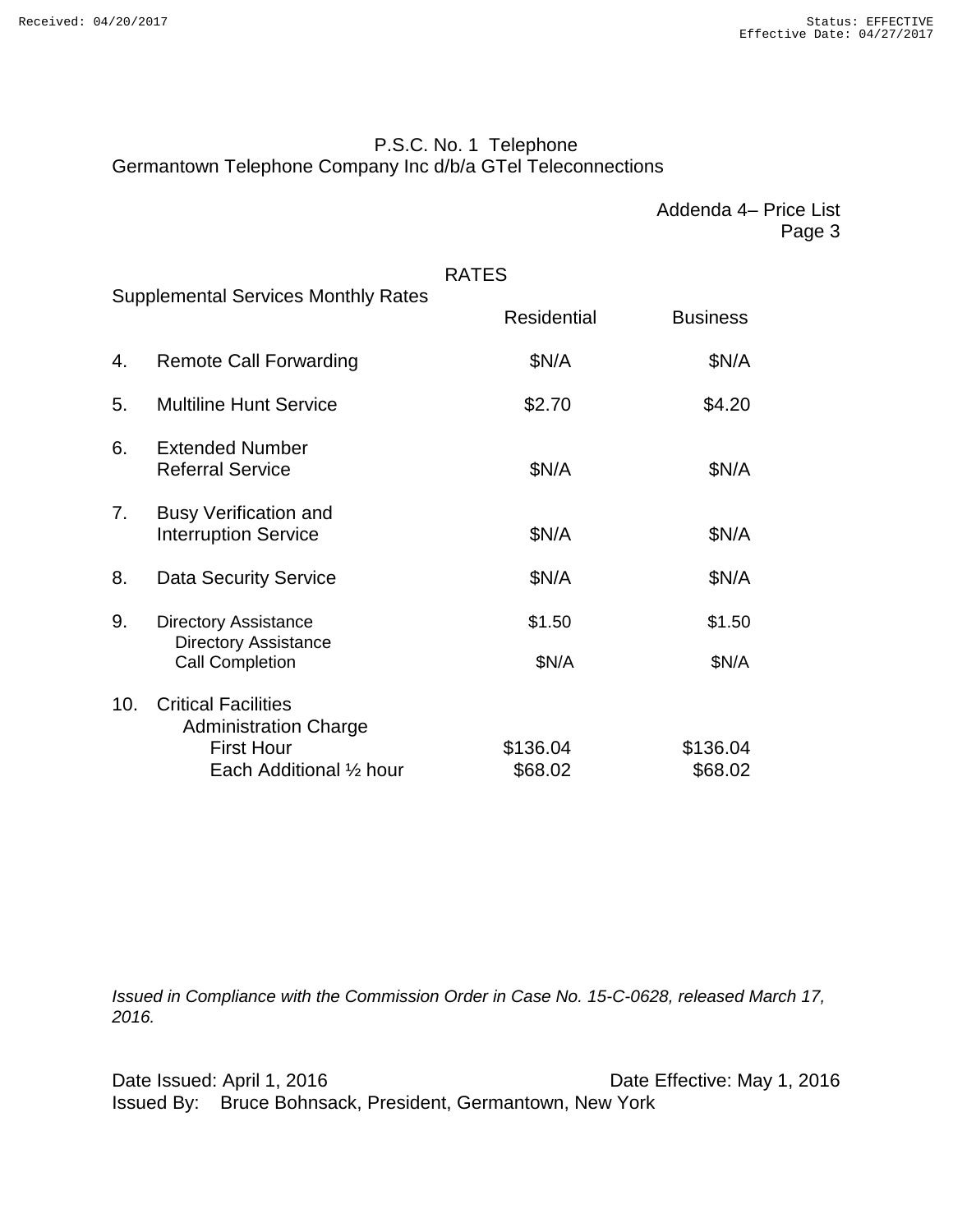$11.$ 

# P.S.C. No. 1 - Telephone Germantown Telephone Company Inc d/b/a GTel Teleconnections

Addenda 4– Price List Page 4

### RATES

| G. |  | <b>Group Seven (Supplemental Services)</b> |
|----|--|--------------------------------------------|
|----|--|--------------------------------------------|

|                                                                                                                                         | <b>Residential</b>                            | <b>Business</b>                               |
|-----------------------------------------------------------------------------------------------------------------------------------------|-----------------------------------------------|-----------------------------------------------|
| <b>Voice Mail Service</b>                                                                                                               |                                               |                                               |
| <b>Basic Call Answering</b>                                                                                                             | \$4.85                                        | \$N/A                                         |
| <b>Enhanced Call Answering</b>                                                                                                          | \$7.45                                        | \$N/A                                         |
| <b>Family/Business Call Answering</b>                                                                                                   | \$8.55                                        | \$9.60                                        |
| <b>Additional/Guest Mailboxes</b>                                                                                                       | \$1.00                                        | \$2.00                                        |
| <b>Announce Only Mailboxes</b>                                                                                                          | \$N/A                                         | \$2.95                                        |
| <b>Bulletin Board Boxes</b>                                                                                                             | \$3.95                                        | \$4.95                                        |
| <b>Basic Corporate Messaging</b>                                                                                                        | \$N/A                                         | \$8.55                                        |
| <b>Enhanced Corp. Messaging</b>                                                                                                         | \$N/A                                         | \$9.95                                        |
| NRC Replace Lost Pass code                                                                                                              | \$5.00                                        | \$5.00                                        |
| <b>Additional Features:</b>                                                                                                             |                                               |                                               |
| <b>Message Forwarding</b><br><b>Multiple Greeting</b><br><b>Operator Revert</b><br><b>Message Notification</b><br><b>Broadcast List</b> | \$1.95<br>\$1.95<br>\$1.95<br>\$.55<br>\$1.95 | \$1.95<br>\$1.95<br>\$1.95<br>\$.55<br>\$1.95 |
| <b>Added Retention</b>                                                                                                                  | \$1.95                                        | \$1.95                                        |

*Issued in Compliance with the Commission Order in Case No. 15-C-0628, released March 17, 2016.*

Date Issued: April 1, 2016 **Date Effective: May 1, 2016** Issued By: Bruce Bohnsack, President, Germantown, New York